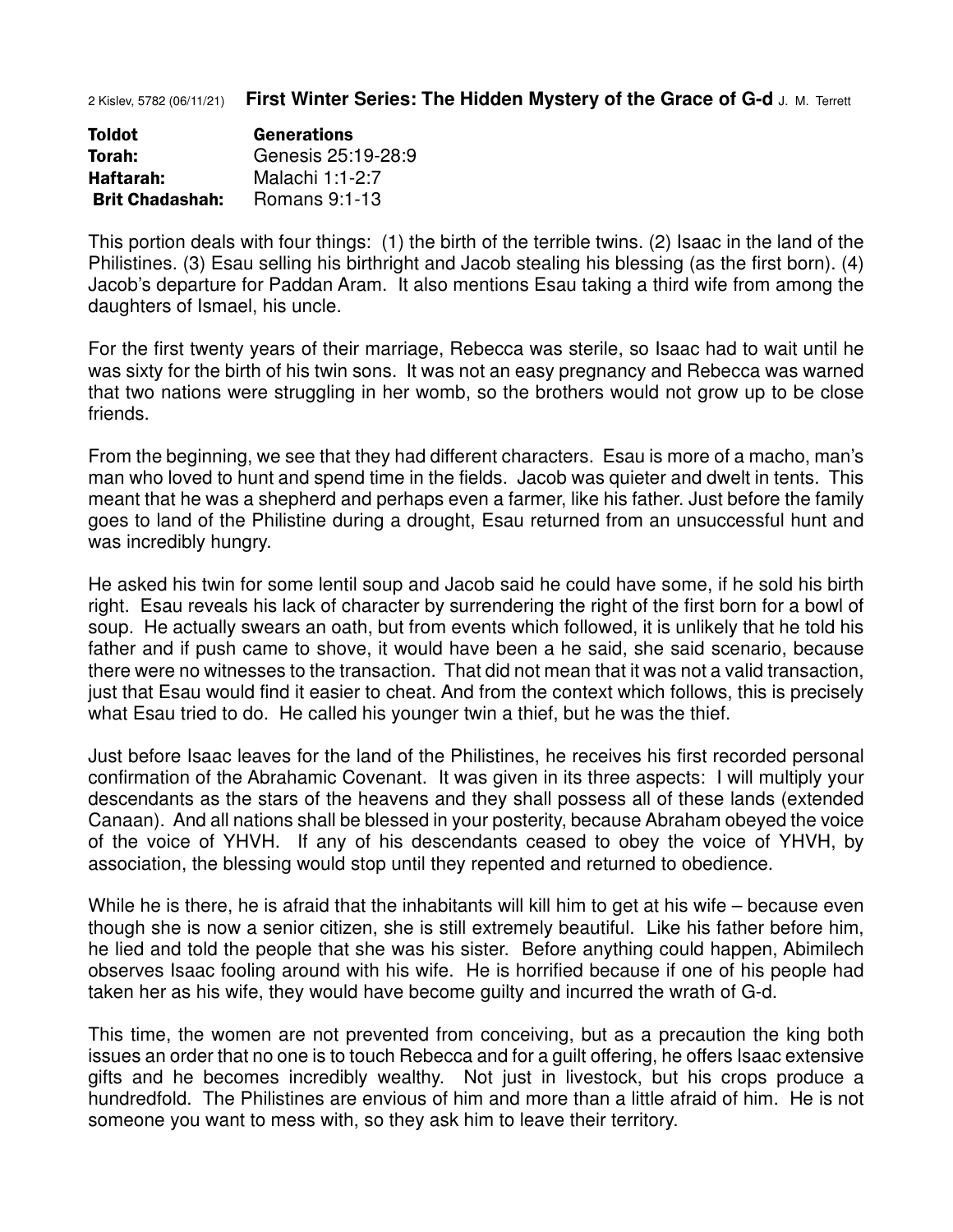But each time he moves, they ask him to move farther until his camp is completely out of Philistine territory. He is finally left alone and there are no more attempts to seize the wells his servants have dug. From his camp on the border of the Philistines, he then moves back into familiar territory and he receives a second confirmation of the Abrahamic covenant.

He redigs the well his father had dug, builds an altar and begins to call upon the name of YHVH. Abimilech comes to his new camp and they make a covenant of peace between the two peoples. The new (redug) well is then called Beer-scheba (well of the oath).

There is another time gap, and when Esau turns forty, he takes two Hittite wives. His father is now 100 years old and his wives became a source of bitterness to Isaac and to Rebecca. This is not because Esau is practising polygamy, but likely because these women introduced pagan customs into the camp. Neither son had left yet to set up their own camp and from the context, it was while Jacob was in Paddan Aram that Esau took a third wife and set up his own camp.

What follows next is a double deception. Rebecca obviously knows of the sale of Esau's birth right, but Isaac is obviously not aware. Rather than correcting his deception and coming clean to his father, Esau goes out to hunt so that he can receive the blessing of the first born. This does not really belong to him any more. Isaac's vision is very bad and his overall health is likely failing.

When Rebecca overhears Isaac's request for a meal, so that he can bless his first born, she disguises Jacob with Esau's clothing and with some lamb skin, because Esau was so hairy. She prepares a meal of young goats, because goat meat taste like wild meat and Jacob serves it to his father. He did not disguise his voice, but Isaac was put at ease because of how his son felt and how he smelt.

After he has eaten, Isaac recites a tenfold blessing on Jacob which ends with part of the original Abrahamic blessing – I will bless those who bless you and curse those who curse you. Jacob barely makes his exit, when Esau comes in with a meal he has prepared for his father (or which his wives have prepared).

Esau makes a whiny admission of the sale of his birth right and asks his father to bless him as well. He receives a diminished fivefold blessing and plots to murder his brother after the death of their father. When Rebecca hears of it, she does not want to be deprived of both of her sons in a single day – Esau would have been executed for murder if he killed his twin. Instead she complains about Esau's wives to her husband and asks him to send Jacob to Paddan Aram in order to get a wife.

Sara had Isaac all to herself for 37 years and Rebecca has had both of her sons to herself for forty years. The parents each have a favourite, but Isaac bows to the inevitable and sends Jacob to the house of Rebecca's brother (her father is living with her brother).

Isaac summons his younger son and places the Abrahamic blessing on him, even though he has already effectively received it. When Esau hears of this initiative, he tries to fix his bad marriages by getting a third wife from the camp of Ismael. This is an indication that there was some contact between two of Abraham's sons, even after they got together to bury their father, when Isaac was 75 and Ishmael was 88. The twins were fifteen years old. **Sermon: First Winter Series: The Hidden Mystery of the Grace of G-d.**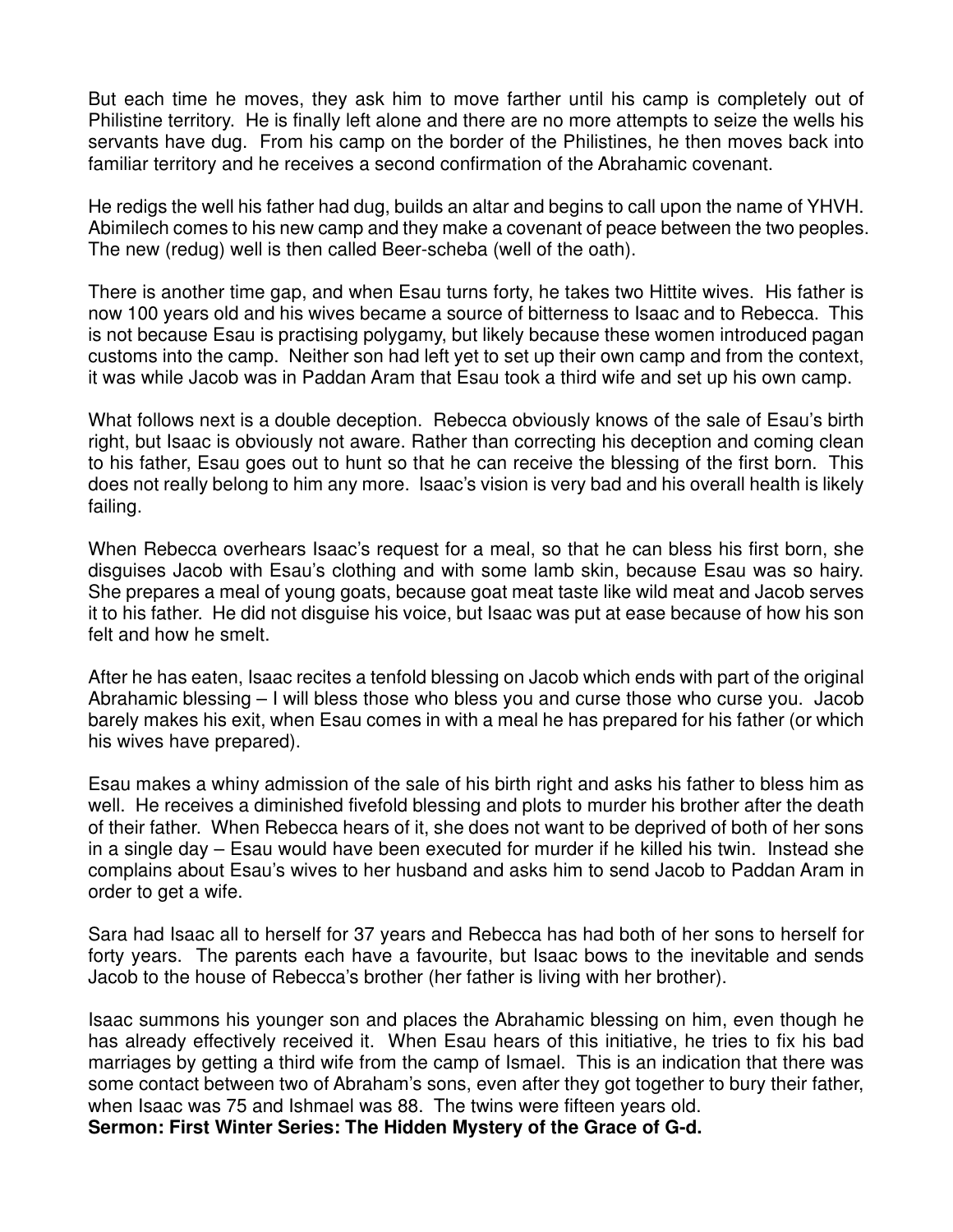Our passage for today is Ephesians 3:1-13. Throughout his epistle, Paul is trying to build a bridge between the wonder of the Torah and the splendour of the Gospel. Both Testaments tell the same basic story and speak of the same wonderful G-d; Father, Son and Holy Spirit. Over the centuries between when Paul wrote these words and our modern world, there have been many unfortunate misunderstandings about the relationship of Judaism to the Gospel.

For us, perhaps the biggest and most damaging is the role of Judaism and Jews in the Gospel. The New Testament never says that Jews are saved out of Judaism and it never teaches Gentiles that they have to become Jews in order to receive everlasting life. Both Judaism and Gentile Christianity have wandered far from the actual teachings of the Scriptures and part of the ministry of our shul is to help set people free from the lies and legends which have grown up around the Gospel, to the Jew first and also to the Gentile.

Our portion talks about the great hidden mystery and it was one that stunned the Jewish world of the New Testament. In the first century and before the destruction of the second temple, Judaism was the fastest growing religion in the ancient world and was a generation away from becoming the official religion of the Roman world.

When Rome first brought real peace to the ancient world, three things began to happen at the same time. First, members of any number of religions began to travel the empire in search of new converts. At the same time, older, more established religions began to lose members in their thousands to the more aggressive newer religions. As well, religions began to develop that adopted features of various religions and these "clones" became quite popular.

While this was going on, all of this activity generated the potential for a lot of civil strife, both between the groups themselves and with the authorities of the Roman government. In order not to lose control over what was happening in religions all over the empire, the Romans established a law that any religion which wanted to function in Roman held territory, had to worship the emperor as one of their gods. There were already temples to several emperors of the past and to people who worshipped more than one god, what was one more, if it meant that the government did not hassle them?

While this was going on, Jews were making incredible headway into all levels of Roman society, and even had converts in Caesar's palace and among his soldiers. They would not have been able to practice openly because they would not have been willing to worship the emperor as a god. A solution had to be found, but in most cases, various groups just claimed that their particular collection of gods was superior to everyone else's. If Jews developed too high a public profile, they suffered persecution.

Then something happened that improved the way Jews were treated. By the time of King Herod's death, Jews already made up about ten percent of the population of the empire. But Jews in the Holy Land were not full Roman Citizens and functioned as members of a client kingdom, which was closely allied to Rome, without being under its direct supervision. At this time, the Holy Land was one of the richest and most prosperous regions of the ancient world.

Herod divided up his kingdom between his sons and Judea fell under the control of Archelaus, who was a cruel, corrupt leader who was very unpopular with the people.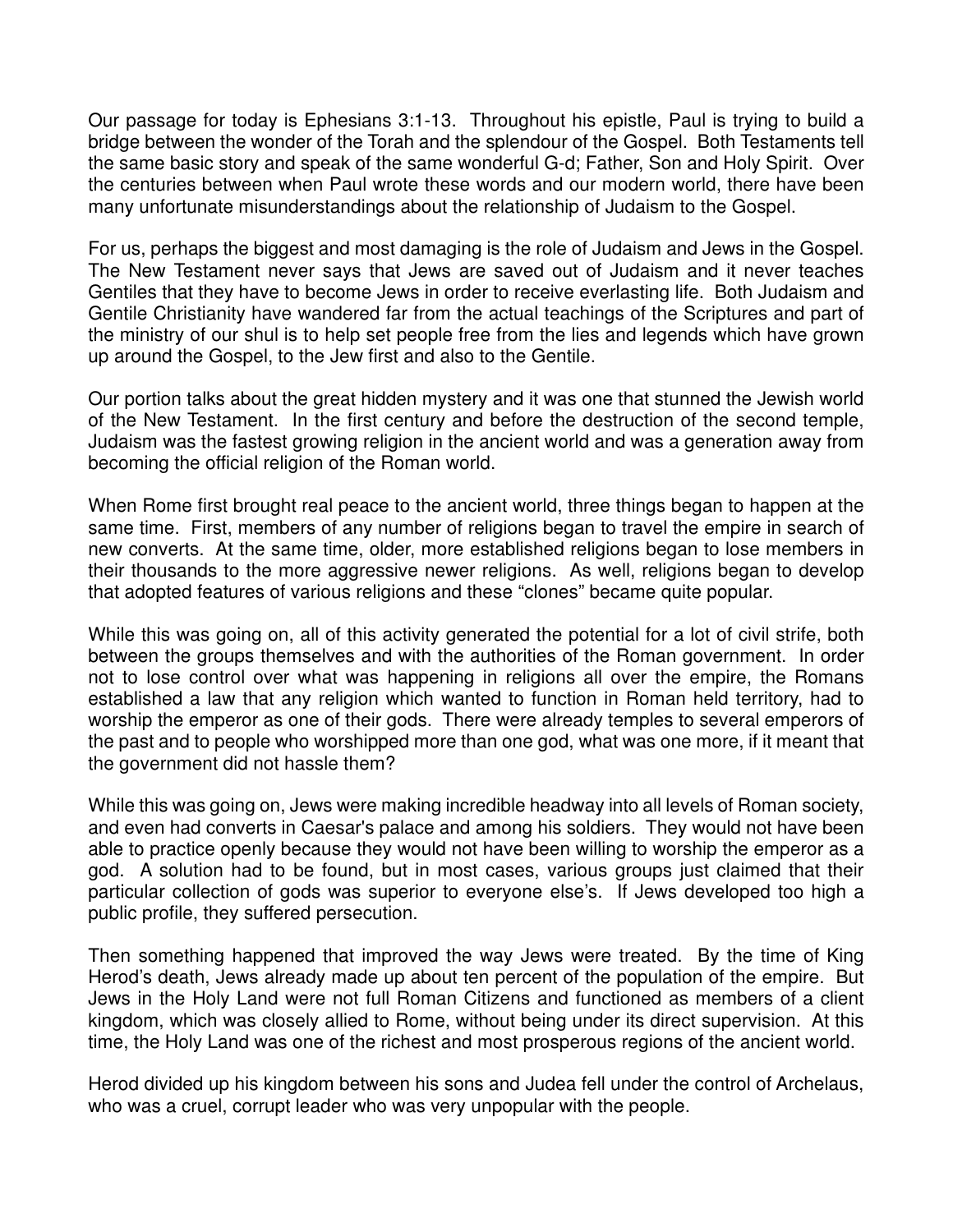The Sanhedrin petitioned the Romans to turn Judea into a Roman province, but first they had to solve the problem of being required to worship the emperor. They came up with a creative and a dangerous compromise. They swore an oath to make the emperor their sovereign overlord and they promised never to rebel. They also promised to pray for the emperor every day and these conditions were accepted by the Roman authorities.

This new status helped Judaism to grow at an even faster rate. About the same time, Messianic Judaism was developing as a distinct kind of Judaism which acknowledged Yeshua of Nazareth as the Messiah. A problem arose when thousands of Gentiles came to faith, without becoming Jews.

Elements within Messianic Judaism wanted to require Gentiles to become full Jews as part of what it meant to come to faith. Judaism was the most dominant religion in the Roman world, and it would do Gentiles no harm to join with other Gentiles who were converting to Judaism in their thousands. But the blessing of Father Abraham was both to become a great nation and also to be a blessing to all nations, without absorbing these nations into Israel.

Most Messianic synagogues had a growing Gentile minority and the counsel of Jerusalem appeared to settle the issue once and for all. Gentiles who cam to faith, had to avoid the two besetting sins of Israel: fornication and idolatry, as they based their lives on the Scriptures and accepted the growing authority of the apostles.

They considered themselves Torah observant Gentiles, because righteous Gentiles had always sojourned in Israel, without converting to Judaism. They had to observe the same laws as their Jewish neighbours and groups of Messianic Gentiles began to sprout up all over the ancient world.

This development was initially quite confusing to Messianic Jews because they understood that Judaism was the only way back to G-d. The reality that Gentiles could remain Gentiles and become full fellow citizens of Israel with their Jewish brethren, was a hard reality to accept. There was never any question of allowing any pagan practices to take root in Messianic communities and for all intents and purposes, Messianic Jews and their Gentile converts were considered to be legally Jews by the Roman authorities.

So you had two groups of Jews reaching out to their Gentile Neighbours: Messianic Judaism and traditional Judaism. It is also worth noting that for many centuries after the destruction of the second temple, there was not much consensus among Jews as to which version of traditional Judaism was correct. Messianic Gentiles would have been considered equivalent to Messianic Jews, at least in the eyes of the Roman authorities.

Several decades into the first century, a great disaster befell Judaism when they were goaded into breaking their solemn covenant oath and they rebelled against Rome. Over a three year period, millions of Jews were slaughtered as they fought back bravely. Before Jerusalem fell, they even succeeded in destroying two Roman armies, something which to that point, had never happened before. If Rome did not succeed in subduing Judea, the entire eastern part of their empire my have risen up against them.

The Jewish population of the empire was decimated and after the second rebellion, it is doubtful that even a million Jews survived.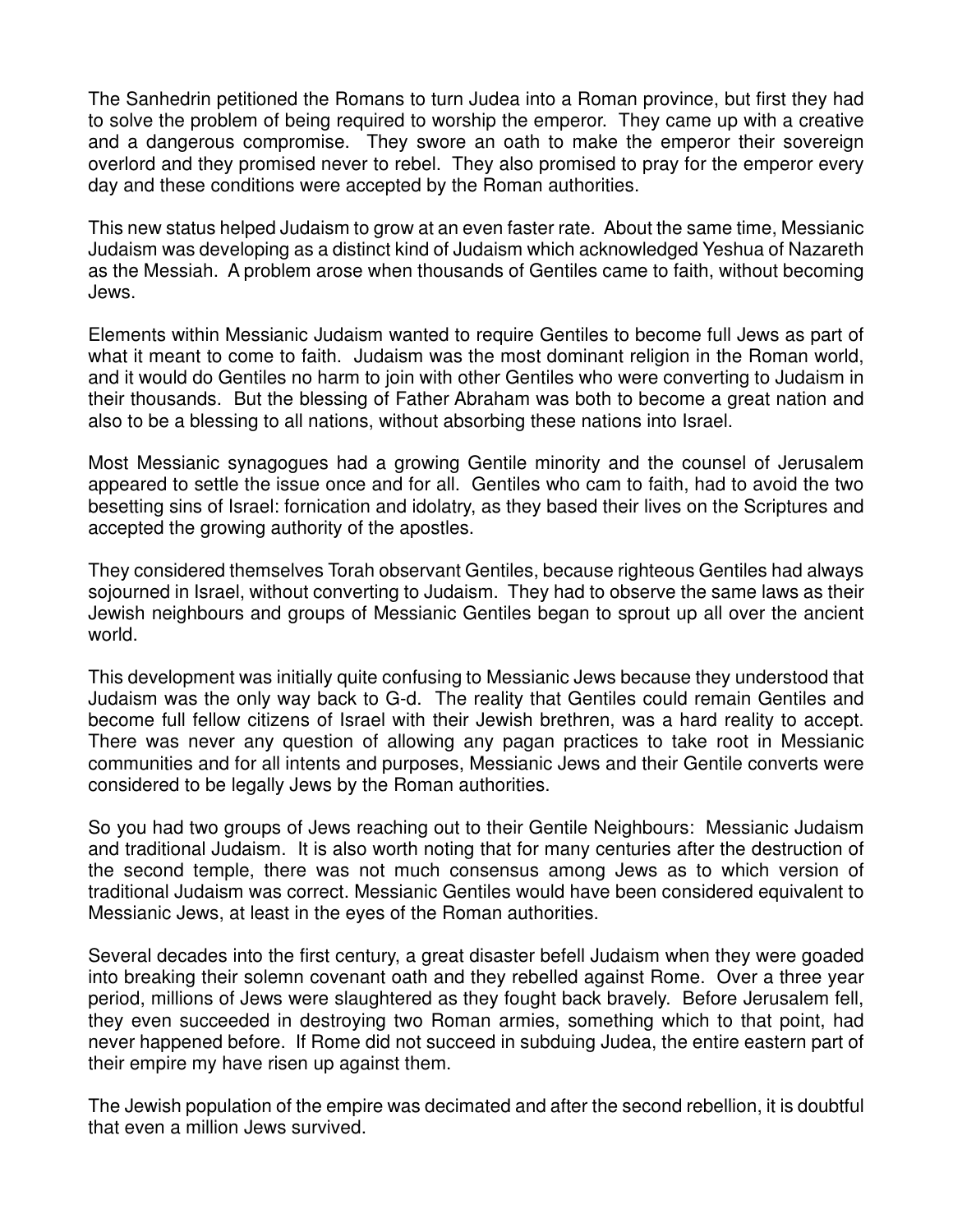Judaism was declared illegal and those who practised it had to pay hefty fines and they were carefully scrutinized for any signs of resistance to Roman authority. It was no longer an advantage to be a Jew and when the Romans were also going to outlaw Messianic Gentiles, they performed an act of great spiritual cowardice and turned on their Jewish brothers and sisters.

They violated sabbath worship and switched to Sunday and wrongly declared the Gentile church to be the true people of G-d. Messianic Jews were then given a choice, by their Gentile counterparts. They could either stop being Jews or be excluded from Messianic congregations. Many may have complied because it must have seemed that Judaism was doomed.

However, about 300 Messianic Synagogues across the eastern Mediterranean refused to comply and remained full Jews – that is Sabbath keeping, festival observing, kosher eating students of the Torah who circumcised their sons and who also followed the basic teaching of the apostles before it became infected with all the nonsense which now prowls around most Gentile churches.

These Jewish heroes were called dirty names and falsely accused of being secret judaizers who wanted to impose full Judaism on all believers in the Messiah from Nazareth as a prerequisite to salvation. All formal contact was broken between the two groups and any Jews who wanted to have anything more to do with Judaism, faced being declared apostates who were excommunicated by the Gentile church.

This situation persisted until the  $7<sup>th</sup>$  century, when the Sassanid Persians overran the Eastern Roman Empire and their armies stood at the gates of Constantinople. Throughout the East, Jews of all stripes rose up and declared the Persians their liberators and actually joined the ranks of their soldiers.

Sadly, the Persians were defeated in a major battle and chased back out of the empire by the victorious Eastern Roman armies. In vengeance for their part in supporting the Persians, the Romans destroyed every Messianic synagogue in the empire and slaughtered all the Jews they came across.

It has always been the stated purpose of YHVH that the Gospel exist with two groups: the great nation and those among all the nations who are being blessed by it. Jews are not Christ killers who are cursed of G-d. Yeshua came to die and His death and resurrection is the whole point of His earthly ministry.

It was not until the time of Napoleon that restrictions against Jews began to be lifted and we were allowed to become full citizens of the countries where we lived. The ghettos emptied and we were once again allowed to live among our Gentile brethren and to practice any profession we qualified for.

While this was going on, the Devil's hatred for Judaism never diminished and new lies developed, claiming that Jews were secretly running the economies of the world and wanted to destroy Christianity. This new, modern form of antisemitism even became socially acceptable and Jews faced all kinds of limitations and hostilities for the crime of being Jewish. This culminated in the horror of the Holocaust and it has sadly not really gone away.